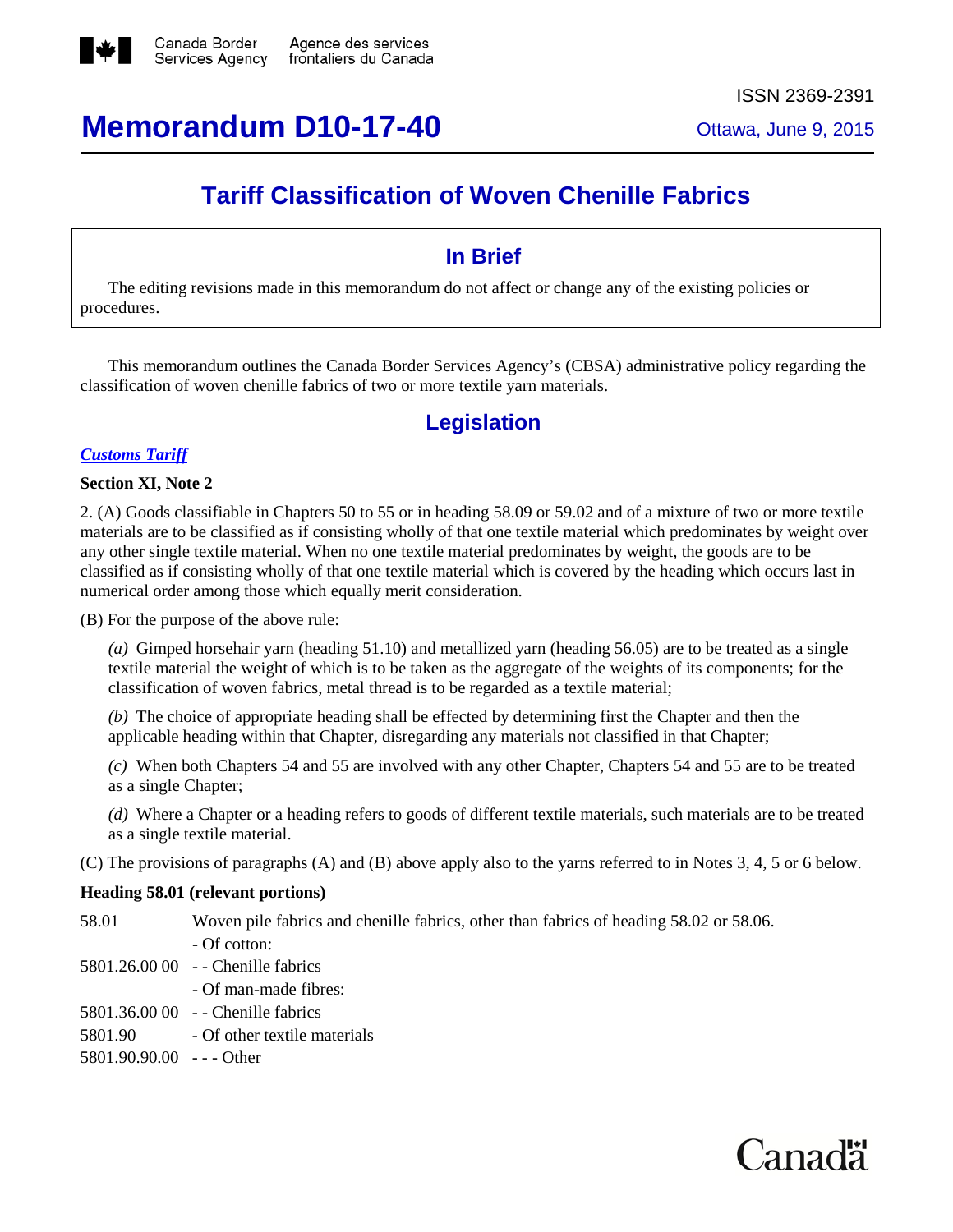## **Guidelines and General Information**

1. Pile fabrics are generally composed of a ground or base fabric using warp and weft yarns, which support the pile surface. The pile can be raised loops, tufts (cut loops), cut interlacings of double cloths, or other yarns or fibres deliberately placed to stand away from the fabric.

2. Chenille fabrics have a pile that is created by the use of chenille yarns. Explanatory Note (B) to heading 58.01 states that:

"**Chenille fabrics** are very similar to the chenille carpets of heading 57.02; like these, their pile surface (usually on both sides) is produced by chenille yarns. They are generally manufactured by means of an additional weft of chenille yarn or by inserting chenille yarn, in different lengths and colours, into the warp during weaving of the ground fabric. "

3. Chenille yarn is described in Explanatory Note (B) to heading 56.06, as follows:

*(a)* Chenille yarn consists generally of two or more strands of textile yarn twisted together and gripping short ends of textile yarn that may be practically perpendicular to them; the strands are sometimes maintained in loops formed on a hosiery loom. In all cases, it looks like yarn tufted with pile threads throughout its length. It is usually manufactured directly on special looms (ring twister and Raschel knitting machines, for example) or by cutting up special leno fabric; in the latter process, after the fabric has been cut along either side of each group of warp threads, it is these warp threads (ground and crossing threads) which serve as support in the chenille yarn, and the weft which forms the pile.

*(b)* The heading also covers chenille yarn obtained by fixing textile flock to a core of textile yarn. In this process the core yarn passes through a glue bath and subsequently through a chamber where the textile flock is fixed radially to the core under influence of a high-tension electrostatic field.

*(c)* Chenille yarn is used, inter alia, in the manufacture of chenille fabrics (heading 58.01) or of numerous articles such as furnishings, bedding, carpets, trimmings, apparel.

4. In classifying fabric containing chenille yarn where the textile material of the loop or tuft differs from that of the ground fabric, reference must be made to Subheading Note 2 to Section XI.

5. Part (A) to that note directs that products of Chapters 56 to 63 containing two or more textile materials are to be regarded as consisting wholly of that textile material which would be selected under Note 2 to this Section for the classification of a product of Chapters 50 to 55 or of heading 58.09 consisting of the same textile materials.

6. Part (B) provides three instructions for the application of this rule:

*(a)* where appropriate, only the part which determines the classification under Interpretative Rule 3 shall be taken into account;

*(b)* in the case of textile products consisting of a ground fabric and a pile or looped surface no account shall be taken of the ground fabric;

*(c)* in the case of embroidery of heading 58.10 and goods thereof, only the ground fabric shall be taken into account. However, embroidery without visible ground, and goods thereof, shall be classified with reference to the embroidering threads alone.

7. Subheading Note 2 to Section XI indicates that in classifying textile products consisting of a ground fabric and a pile surface, no account shall be taken of the ground fabric. Fabrics containing chenille yarns qualify as a pile fabric, as outlined in the Explanatory Notes to heading 58.01. Paragraph (B) of Subheading Note 2 therefore applies, and the ground fabric is not taken into account in the determination of classification.

8. Accordingly, the classification of chenille fabrics is based on the composition of the chenille yarn and occurs under the provisions of heading 58.01.

9. The exception is instances in which chenille yarns are minimal or incidental to the composition of the fabric, such as in the presence of an occasional decorative emblem or tuft of chenille yarn. In terms of a percentage